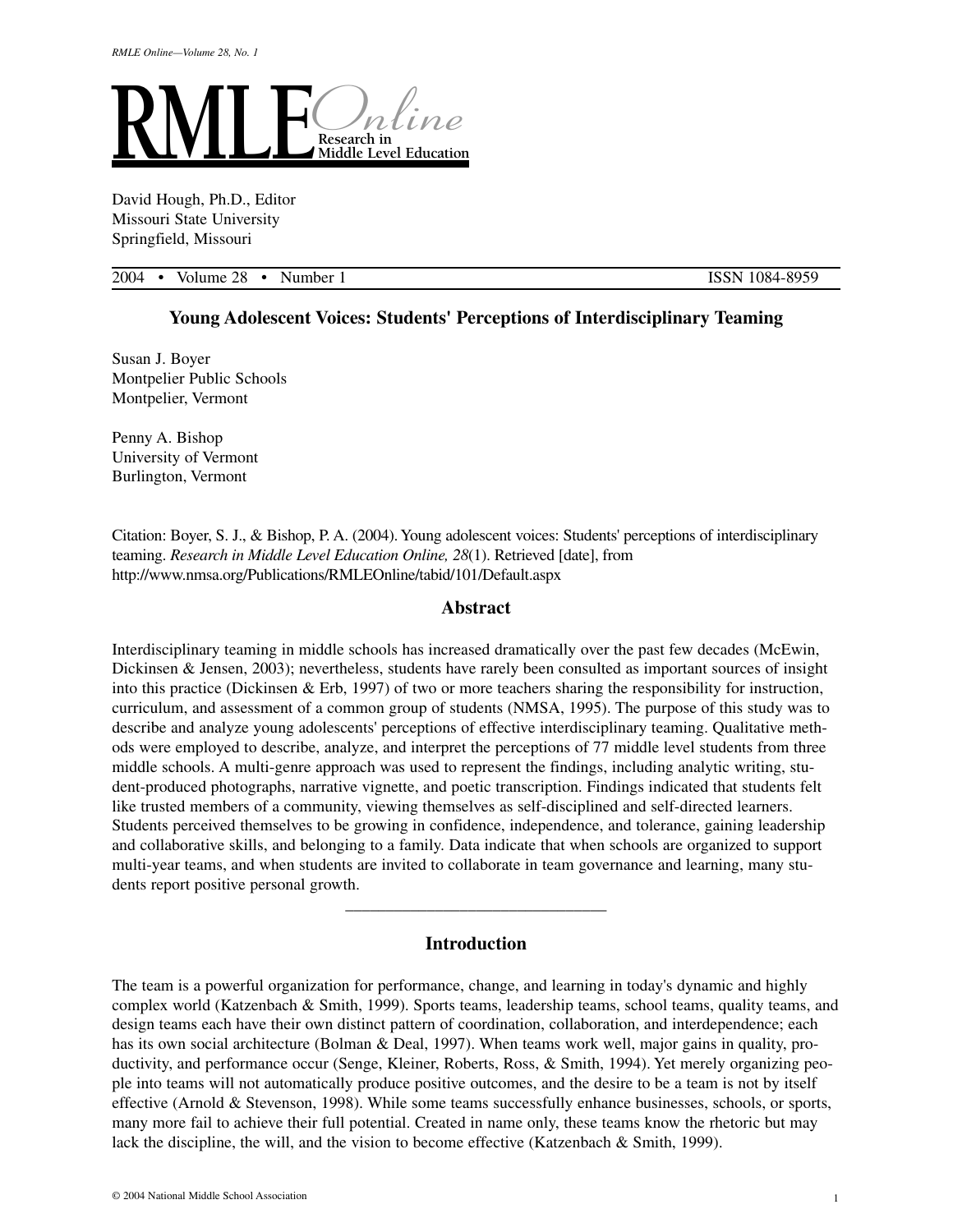According to decades of research, successful teams in middle schools must be focused directly on the unique needs of young adolescents (Dickinson & Erb, 1997; George, 1984; Jackson & Davis, 2000). These needs arise from the profound personal changes that 10- to 15-year-olds experience—changes in patterns of thinking, changes in physical growth, hormonal changes, and changes of emotions, morals, and friends (Knowles & Brown, 2000; Stevenson, 2002). The failure of many middle level schools to meet these unique needs is reflected in the poor motivation, low performance, and negative behavior typical of many young adolescents, and is explained by a lack of fit between the student and the school environment (Eccles & Wigfield, 1997). While there is increasing awareness of the need for this fit, relatively little research has considered students' perceptions of school organization (Dickinson & Erb, 1997). Rarely have students been invited as experts or knowers to contribute to the knowledge base regarding the fit between learner and environment. Yet, "because of who they are, what they know, and how they are positioned, students must be recognized as having knowledge essential to the development of sound educational policies and practices," (Cook-Sather, 2002, p.10).

# **Review of Literature**

## *Evolution of Schooling for Young Adolescents*

For nearly a hundred years, both educators and researchers concerned with the lack of quality education have periodically called attention to the serious mismatch between the needs of young adolescents and the educational organization and social environment of schools (Briggs, 1920; Jackson & Davis, 2000; James, 1972). As early as 1904, Stanley Hall warned that "the future of humankind was, in large measure, determined by the quality of education received at the crucial age of adolescence" (p. xv).

In 1888, efforts were made to provide appropriate educational programming for young adolescents. Junior high schools were introduced in 1910 specifically to meet students' varying needs and individual differences (Lounsbury, 1992). Yet, without explicit guidelines or policies, junior high schools slipped into being mere junior versions of the high school (Gatewood & Dilg, 1975). In the early 1960s, middle schools emerged. Like the junior high school, middle school philosophy was based on designing education to be relevant to the interests and needs of young adolescents. Unlike the junior high years, state and national policy statements helped to invigorate what was becoming a middle school movement.

Concerned about the lack of fit between the nature of young adolescence and schools for that age group, the Carnegie Council on Adolescent Development (Carnegie) published the groundbreaking position paper, *Turning Points: Preparing American Youth for the 21st Century* (1989). *Turning Points* not only brought attention to the middle school movement, but it provided action steps for schools, communities, and government to reform and improve education at the middle level (Jackson & Davis, 2000). Among the eight educational recommendations, Carnegie advocated for teaming as the appropriate middle school organization. The National Middle School Association (NMSA) followed suit with *This We Believe* (1995), calling for "interdisciplinary teams that build a sense of community and promote curriculum integration" (p. 29). Interdisciplinary teaming became the key organizational structure in the design of developmentally responsive education for young adolescents (Dickinson & Erb, 1997).

#### *Interdisciplinary Teaming*

Interdisciplinary teaming has its historical roots in the *core* curriculum of the 1930s, when advocates attempted curriculum integration through block scheduling and joint teacher planning time (Arhar, 1992). During the 1960s, the *Pontoon Transitional Design* became the model for interdisciplinary teaming in middle grade schools (Clark & Clark, 1992). Designed to bridge the gap between mass education and a more individualized education, the model emphasized team teaching, flexible scheduling, and an integrated curriculum. Unfortunately, much of the research from the *pontoon decade* took the form of doctoral dissertations and therefore is not easily accessible (Clark & Clark). Early systematic inquiry into interdisciplinary teaming is both sparse and difficult to interpret (Strahan, Bowles, Richardson & Hanawald, 1997). Results from studies indicate that researchers may have confused *team teaching* or *co-teaching* with the organizational construct of teaming. Teaming, like most school initiatives, was often implemented along with several other practices, rendering it difficult to study in isolation.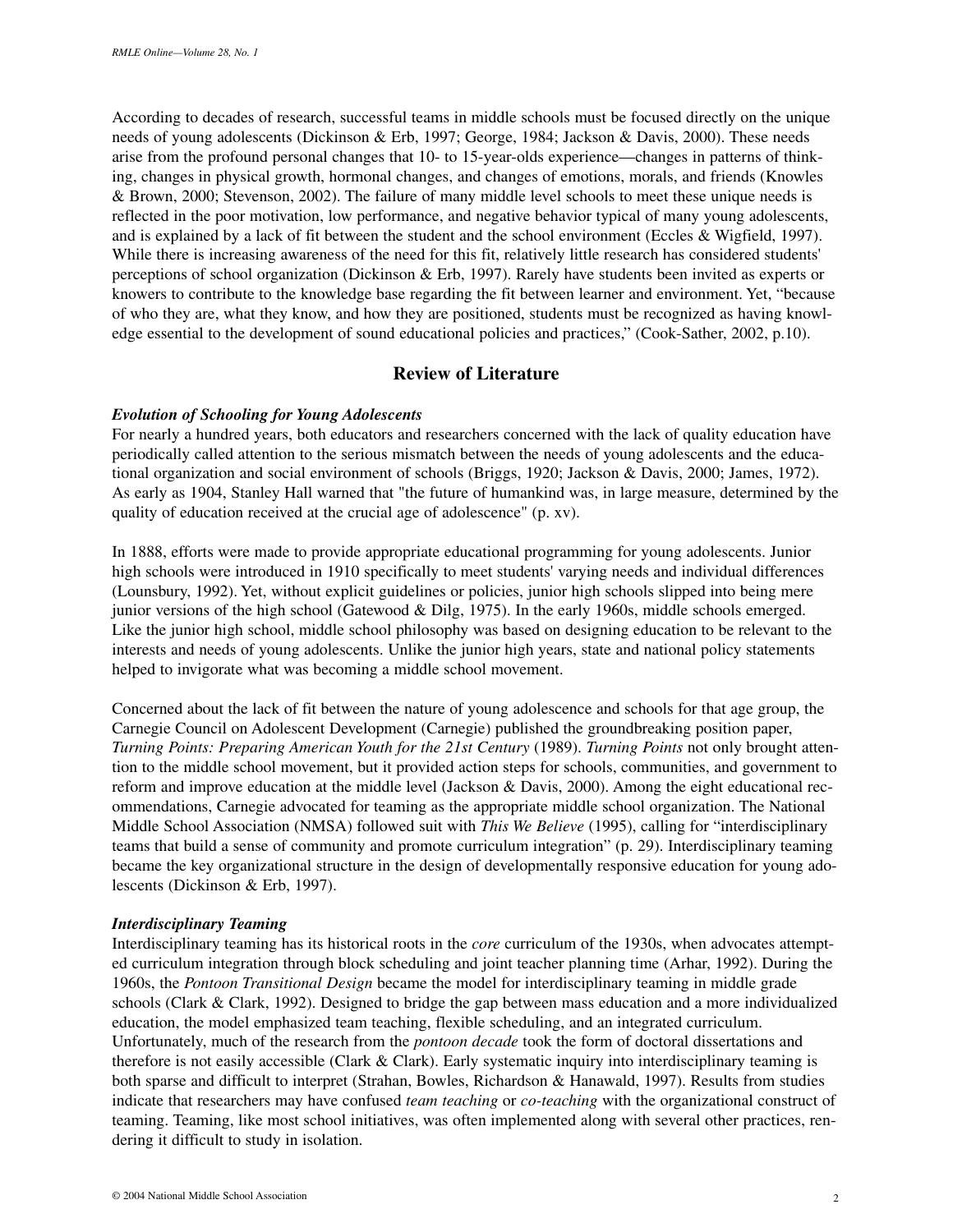Interdisciplinary teaming, or *teaming*, is the organization in which two or more teachers share the responsibility for instruction, curriculum, and evaluation of a common group of students for one or more years. It is further characterized by adjacent classrooms or shared team space, common planning time and common blocks of time (Knowles & Brown, 2000; Arnold & Stevenson, 1998). Although teaming in middle level schools has increased significantly in the past 30 years, from 8 percent in 1968, to 33 percent in 1988, to 59 percent in 1993 (McEwin, 1997), to 77 percent in 2001 (McEwin, Dickinson, & Jenkins, 2003), it is often poorly organized and implemented (Dickinson & Erb, 1997). Even when the structures and supports for teaming are in place, it is teacher determination and strong vision that are critical to sustaining and building effective teams (Arnold & Stevenson, 1998).

Various voices, including researchers, psychologists, and educators, assert that teaming is an effective organization to meet young adolescent needs. Their voices are corroborated by a number of studies, completed in the past ten years, which reveal positive outcomes for teachers and students who are members of middle level teams (Arhar & Kromrey, 1995; Powell, 1993; Strahan, Bowles, Richardson, & Hanawald, 1997). Teachers who team tend to view school climate more positively (Flowers, Mertens, & Mulhall, 1999); have an enhanced sense of professionalism (Gatewood, Cline, Green, & Harris, 1992); and are more collegial in their work (Mills, Powell, & Pollack, 1992). Students on teams develop a sense of bonding with teachers (Arhar & Kromrey, 1995); present fewer behavior issues (Felner, Jackson, Kasak, Mulhall, Brand, & Flowers, 1997); and increase their academic achievement (Flowers et al., 1999).

#### *Student Voice in Research*

Although the above mentioned outcomes are compelling, student attitude and perception in these studies is typically inferred through teacher or principal interview and survey (Powell, 1997). Very little knowledge exists about students' perceptions of teaming or middle level schools. Researchers have most often relied on adult informants, such as parents, teachers, and administrators, as data sources. Less often has student voice been solicited and honored as a valuable perspective on schooling. While there are of course important recent exceptions, (e.g. Mee, 1997; Powell, 1997; Shultz and Cook-Sather, 2001), student voice is largely missing from this important discussion.

Young adolescents are thoughtful enough to provide valuable insight into existing school conditions for practitioners and policymakers alike (Jackson & Davis, 2000; Oldfather & Mclaughlin, 1993). As Linda Darling-Hammond asserted, "If deep understanding of what's needed and what works for adolescents were shared by every policy maker and educator, we would indeed see a major transformation in the education of our young" (cited in Jackson & Davis, p. 268). This study addresses the gap in the research literature by including students' voices and examining what students perceive they experience as members of effective middle level teams.

### **Methodology**

Qualitative methods were used in this study to explore students' perceptions of effective middle level teams. "Understanding the meaning, for participants in the study, of the events, situations, and actions they are involved with and of the accounts that they give of their lives and experiences" (Maxwell, 1996, p. 17) is one of five purposes compatible with qualitative research.

#### *Sample Selection*

This study was situated in three middle schools in New England during the 2001-2002 school year. Purposeful sampling was employed to select both sites and participants. A list of attributes of effective middle level teams was compiled from the literature (Arnold & Stevenson, 1998; Dickinson & Erb, 1997; Felner et al., 1997; Jackson & Davis, 2000) (Appendix A). An expert panel, comprised of *six* middle level researchers who have published in the field, nominated teams that met many of the standards of excellence as profiled by the literature. The three teams studied were nominated by at least two members of the expert panel. One of the teams was a two-teacher partner team where students and teachers in the sixth grade remained together during the next school year, looping up to the seventh grade. This was a relatively new team, only in its second year. The second team had three teachers and was a three-year multiage team of sixth, seventh, and eighth grade stu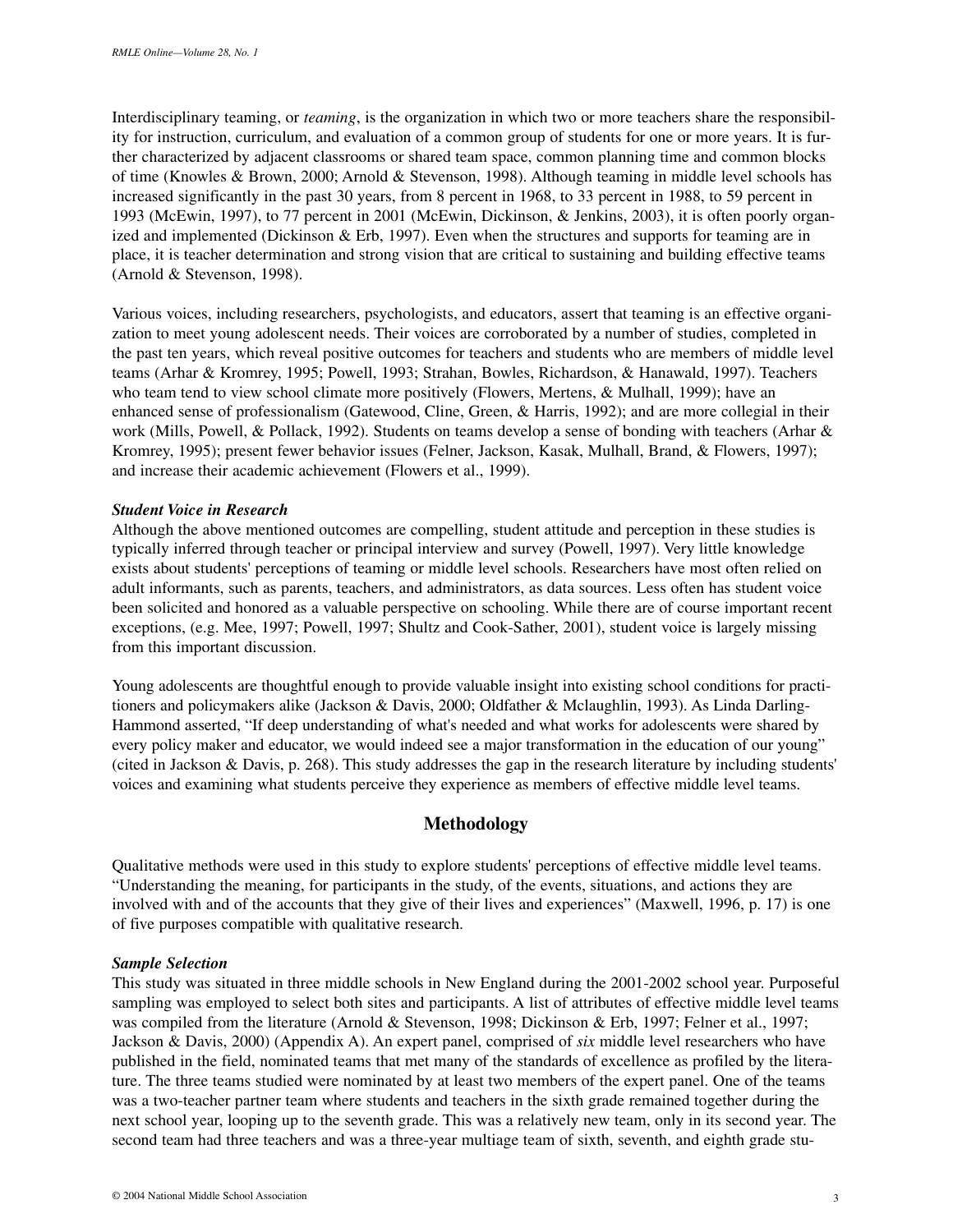dents. This team had been in existence for 10 years. The third team had four teachers and was a four-year multiage team of students from fifth through eighth grades. This last team had a 31-year history. All 77, final year, middle level students from the three teams participated. Students who were in their final year were selected due to their extensive experience and ability to reflect retrospectively on the teams.

As part of a class assignment, all final year students wrote a journal *free-write* on their perceptions of teaming. From those 77, four graduating students from each of the three teams comprised the 12 students who participated in the focus group and individual interviews (see Table 1). Students on Individual Educational Plans (IEPs), and behavior plans, as well as students whose academic achievements were average and above average, were selected by team teachers to capture variations of students' perceptions on teaming and to identify a common core (Patton, 2002). A lay summary was given to students and their parents and informed consent was obtained.

|  |  | <b>TABLE 1. Team Participants</b> |
|--|--|-----------------------------------|
|--|--|-----------------------------------|

|                         |                                  | Free Write   Focus Group                                                                   | Photography                   | Individual<br><b>Interviews</b><br>& Metaphor |
|-------------------------|----------------------------------|--------------------------------------------------------------------------------------------|-------------------------------|-----------------------------------------------|
| <b>Three</b><br>l Teams | All 77 final<br>vear<br>students | 12 Students,<br>stratified for<br>gender, SES,<br>behavior, and<br>academic<br>achievement | 12 Focus<br>Group<br>Students | 12 Focus<br>Group<br>Students                 |

## *Data Collection*

The study was grounded in postmodern phenomenology where purposeful sampling is used as a design strategy to gather data from information-rich teams about the phenomenon (Patton, 2002). Multiple data collection methods were used in this qualitative study: participant observation, document review, journal writing, focus groups, and photo-elicitation interviews.

*Participant observation*. To build a relationship with the teams under study and to become informed about appropriate investigative areas, a minimum of two consecutive days of participant observation was spent on each of the teams prior to subsequent data collection (Adler & Adler, 1998; Glesne, 1999). Two days were adequate for describing the setting, for meeting study needs, and for helping to confirm research questions (Patton, 2002). Ongoing narrative field notes were scribed from the time students entered school in the morning until the end of the school day. One of the students on each team was shadowed to better understand the details and events of the day. On the second day of observation, researcher participation with students and teachers was increased, as was a continual alert to researcher bias and subjectivity towards each unique site (Lincoln & Guba, 1985). As Glesne (1999) states, "(e)ven though you were once 'there,' you cannot safely assume that you know what the people are like in your research site. All schools are not the same" (p. 47).

*Document review*. Documents in the form of school and team handbooks, team schedules, team mission statements, a school Frisbee, and standard-based progress reports were collected. These artifacts served to support observations, add to interview probes, and supply demographic and background information (Glesne, 1999). Team assessment pieces, such as essential skills lists, individual learning plan forms, and student/teacher conferencing sheets, were particularly helpful in clarifying what students had described in their interviews.

*Journal entry*. Students in their final year on the team were asked to reflect upon and write a journal entry on the prompt: *What is special about your team?* This particular journal entry was called a 'free write' because students were to write without concern for spelling, grammar, or mechanics. Students wrote in a stream of consciousness, point form, or brainstorming format. A time limit of seven minutes was set to encourage stu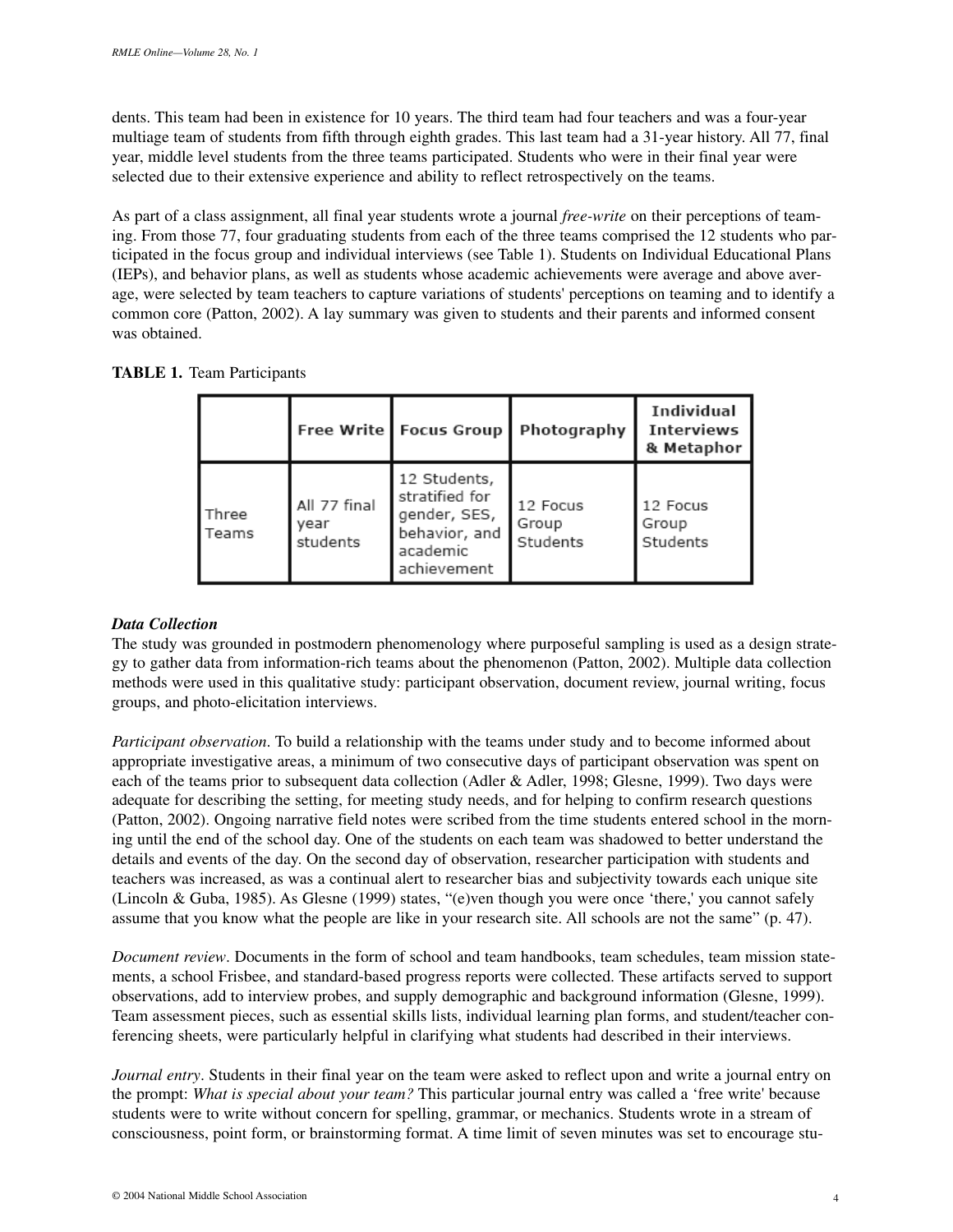dents to begin writing immediately. To promote student frankness and candor, students were told that they did not have to sign their names and that their free writes would remain anonymous. These journal writes were completed before the interviewing began, as a means for participants to begin to reflect on their past years spent with their team. The free writes were used to corroborate interviews and observations, to serve as interview probes, and to broaden the nature of responses.

*Focus groups*. To establish comfort and rapport, the four students from each team were interviewed as a focus group. Teachers selected two boys and two girls in their final year on the team who represented the spectrum of academic abilities. Gender, achievement, and behavior were the primary stratifications used, as the literature review indicated differences among these groups (Arhar & Kromrey, 1995; Felner, 1997). The focus group "not only discloses what is important to individual respondents, but it attempts to provide a situation where the synergy of the group adds to the depth and insight" (Anderson, 1990, p. 241). A structured protocol of open-ended questions (Patton, 2002) guided the interview (See Appendix B). Possible interview anxiety was reduced by reassuring students that there were no incorrect answers (Glesne, 1999). Focus group interviews lasted between 45 to 60 minutes in length and took place in the team room or library within the individual schools during the school day. The interviews were audio-taped and abbreviated notes were taken. Students seemed to enjoy the focus groups and this served to make the subsequent individual interviews comfortable for both student and researcher.

*Photo-elicitation interviews*. The camera was used in this study as a research tool in the hands of students to gain insight into how they perceive their world (Bogdan & Biklen, 1998). Photo-elicitation is a collaborative research model similar to an open-ended interview (Harper, 1998). As the student "interprets the image, a dialogue is created in which the typical research roles are reversed. The researcher becomes the listener and the one who encourages the dialogue to continue" (Harper, p. 145). Thus, the protocols were emergent and individualized, based on each student's images. Each student was invited to take photographs that captured important team artifacts and activities. Subsequent individual photo-elicitation interviews of participants followed the development of the photos. Photos were used to build rapport, to portray team culture, and formed the basis for each individual interview. The photos offered important information about the teams, as did understanding the motives for taking the photos and listening to the photographers' stories (Harper, 1998).

#### *Data Analysis and Representation*

Consistent with the qualitative approach to data collection, data analysis was ongoing in nature. Preliminary coding schemes developed initially in a pilot study evolved over time to become more specific and manageable (Glesne, 1999). The data were sorted, defined, and organized using inductive analysis as themes and patterns emerged. Primary criteria used for analysis were themes that repeatedly emerged on and across teams from respondent's interviews, journal free-writes, and participant observation notes. The data were then incorporated into various forms of data representation, as evidenced in the multi-genre approach.

*Interviews and journal free writes*. All focus group and individual interviews were transcribed verbatim in their entirety and coded by theme. The initial development of a coding scheme was continuously refined and expanded. The method of cross-interview analysis was useful because each of the focus groups responded to the same set of interview questions (Patton, 2002), highlighting students' differing perspectives on teaming. Further student descriptions and analyses of their experiences with teaming were gathered from the freewrites and integrated into this coding process.

*Participant observation*. Detailed field notes informed, verified, and at times called into questions the emergent themes. These extensive observation notes were also used to tell the story of a "day-in-the-life" of a student on an effective middle school team, which takes the form of narrative vignettes (See Appendix C for example).

*Poetic transcription*. The interview transcripts, field notes, and journal free writes played an additional role in analysis, in the formation of "poetic transcription," or the "creation of poem-like compositions from the words of interviewees" (Glesne, 1997). In contrast to analytical writing, which "breaks up interview transcriptions and observation field notes into component parts, imposing a researcher-perceived order on things… poetic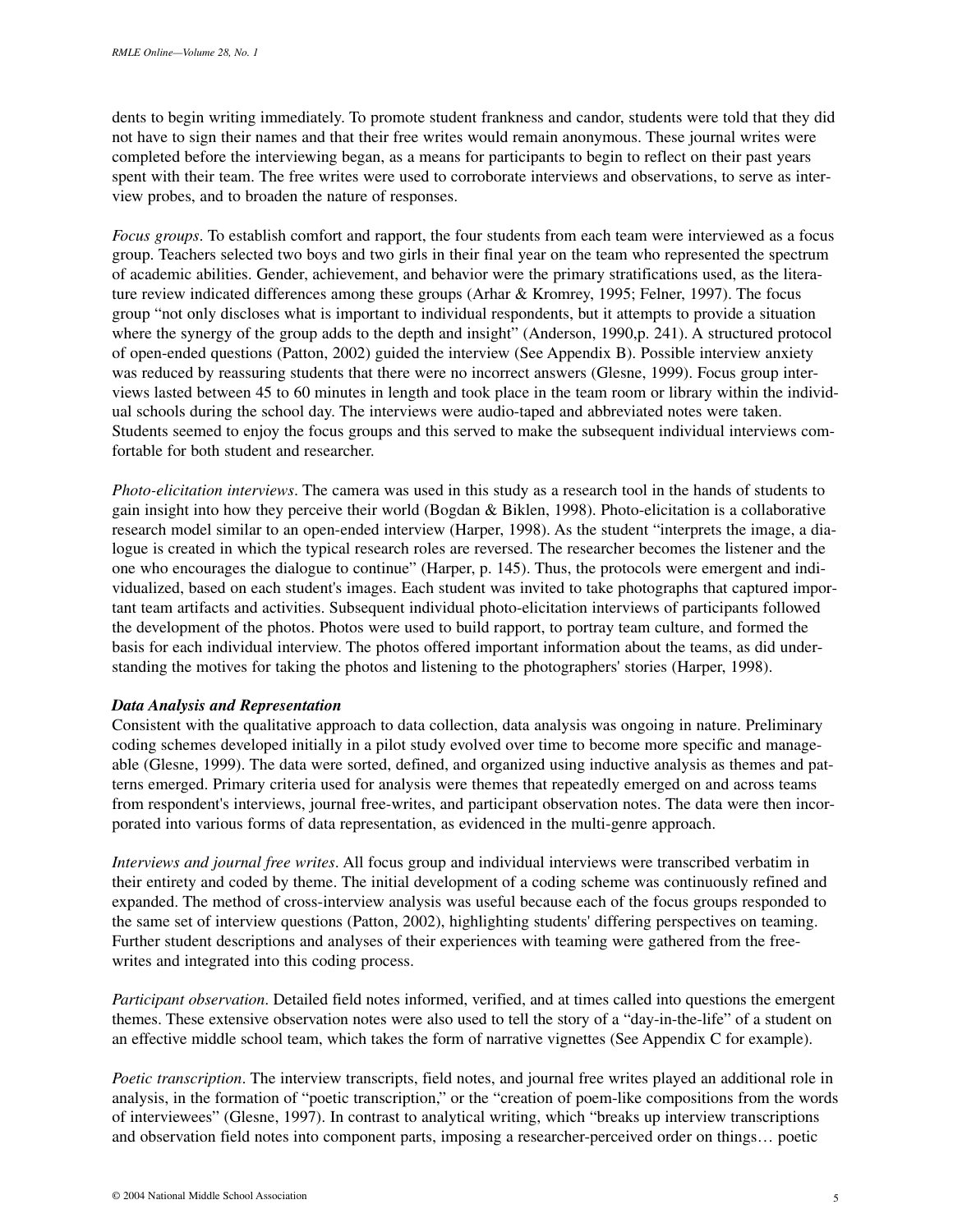transcription is also filtered through the researcher, but involves word reduction while illuminating the wholeness and interconnections of thoughts" (Glesne, p.23). In this study, poetic transcription was used in an attempt to capture students' voices, their emotions, and rhythms of speech (see Appendix D for example). Poem-like pieces were created using students' words and phrases to both honor student voice and to represent the salience of the student perspective, as Glesne suggests that readers may "learn through emotion as well as analytical thought" (p.23).

*Photo-elicitation*. Photographs, taken by the students, were analyzed and explained in individual interviews, supporting and further informing the emergent themes. Four photographs are included here within the text as raw data, to represent the young adolescents' perspectives on teaming.

#### *Triangulation and Crystallization*

Multiple data-collection sources provide intersecting lines that corroborate and validate evidence (Gall et al., 1996). To ensure triangulation in this study, data collection methods included participant observation, document review, journal writing, focus groups, and photoelicitation interviews. Emerging themes are drawn into question or strengthened through triangulation. For example, the theme of a sense of belonging and community emerged very strongly in student journal free-writes. This theme was later confirmed in student focus group and individual interviews. Consistent with the postmodern perspective, creative alternative forms to presenting the research were employed. Photographs taken by the students themselves provide a "thinking display. . . [of] visual facts " (Wolcott, 1994, p. 31) of team life presented without interpretation. Thick description, in the form of verbatim quotes from research participants also assists in underscoring the dependability and trustworthiness of the findings. Poetic transcriptions of student voices link the traditional forms and are woven throughout. The crystal or prism represents the new image for validity with its variety of shapes and colors symbolic of ways of knowing (Richardson 1998).

# **Findings**

This study illuminates many benefits students on effective teams perceive they experience. Specifically, the students spoke of long-term relationships and of a democratic learning environment that honored their voices and empowered them as learners. They described a tolerant environment that facilitated their growing confidence and leadership skills. Additionally, a small percentage of students reported their perceived disadvantages of teaming.

## *Long-Term Relationships*

The students in this study expressed a sense of belonging, of community, and of knowing each other well. Older students who knew the team programs, expectations, and practices from past years modeled these for younger students and became the team leaders. The younger students were perceived to provide different perspectives and ideas to the team. Diversity of ages allowed the natural evolution of student roles from novice to expert, from follower to leader, from learner to teacher.

Our team is very unique because of the system we use. We are a six, seven, and eighth grade team which is very important because the younger students can get help from the older students and the older students—eighth-graders can take a large leadership role on the team.. . . We stick together and work together. (journal free write, eighth grader)

Further, students often reported a sense of familial affiliation and history with a team, as siblings followed one another through team membership.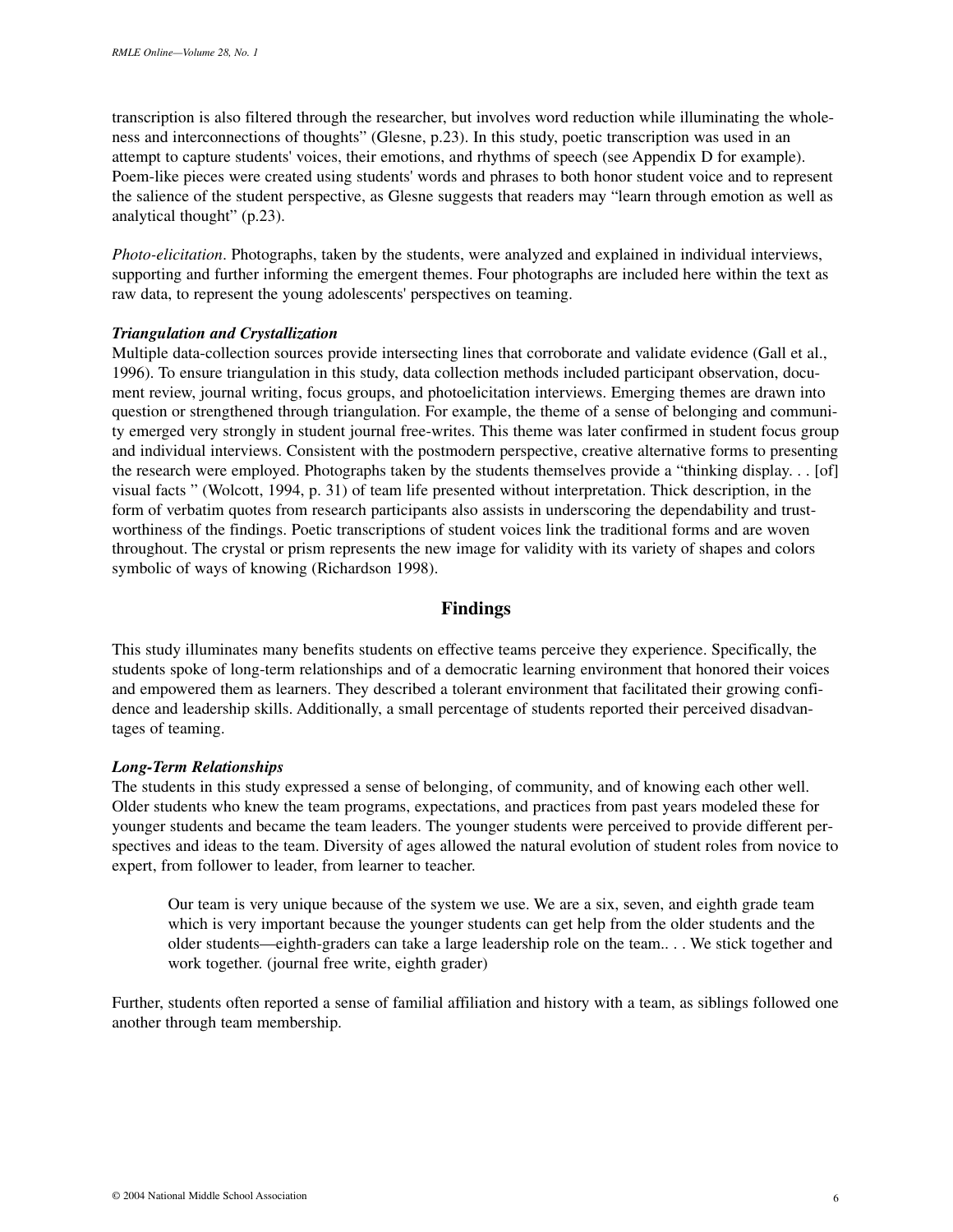

*Fly Forever* (Photo by an eighth grader)

Our motto is "Fly Forever!" This bird has been part of our team since it started. Both my siblings have been in [team name] and that goes back six to eight years or something like that, so I'm guessing that kids made it.

Students described their teachers as understanding, helpful, friendly, and easily accessible. Students reported feeling well known, supported, and respected by their teachers.

I like being on the [team name] because the teachers are wicked, wicked nice and I have some friends on this team. The reason I looped is because I liked how the teachers were. I also have a hard time going to a different room where people don't know how smart or dumb I am or whatever. So now the teachers know me and know how well I do in school. And it makes it a lot better for me. (journal free-write, seventh grade girl)

#### *Democratic Learning Environment*

Reflected in many students' voices in this study was a shift in power away from the conventional sole authority of the teacher to a more democratic learning environment with shared decision making among students and teachers. Having "a say" in what they learned was important to these students. They reported that having choices made learning both relevant and fun. Participant observation revealed that each of the three teams under study held a regularly scheduled team meeting led by students at the beginning or end of the day. These team meetings followed a specific format that team members seemed to know and expect. Announcements, news, planning for upcoming activities or curricula, readings, celebrations, and *team beefs* were common agenda items.

We have a really big say in a lot of stuff we do. Um, mostly in class meetings because we all get to talk. The teachers sit back and listen to us. I mean they talk but we really are the ones that make a lot of decisions. (eighth grade boy)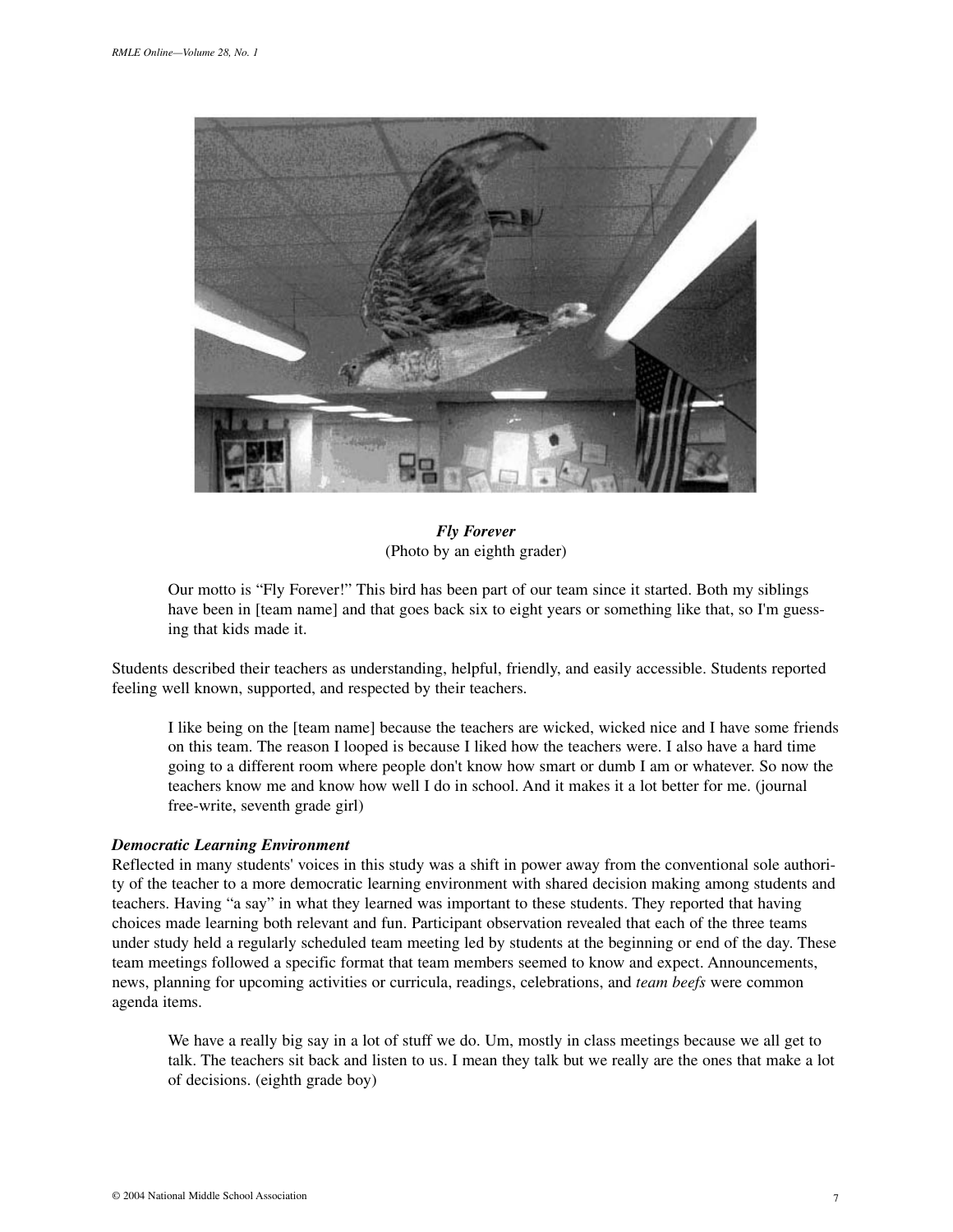Reminiscent of New England 's Town Meetings, students participated as responsible citizens in the governance of their team. Scheduled time during the school day devoted to team meeting provided students with the forum to voice their opinions



*Team Meeting* (Photo by an eighth grade student)

You notice that there are no teachers in here. That means that they trust us to keep everything under control. This meeting has to do with the play and so the student directors are leading the meeting. It just shows we can handle stuff, 'cause we're all responsible.

Students on all three teams spoke of participating in such governance, and in setting team expectations. Students and teachers together shared the responsibility for creating a safe and comfortable learning environment.

We are trustworthy and our teachers trust us to do the right thing. It's usually pretty rare to find a class that everyone can be trusted to the point of which they [teachers] let us pretty much pick what we want to learn about and we make the right decision without them having to nag us about it. (seventh grade boy)

In addition to participating in team governance, students on all three teams also reported they had input in planning curricula. Within a framework of standards, students and teachers designed integrated studies arising from students' own questions. Their questions became topics or themes that allowed students to inquire about real-life concerns and to respond with appropriate social action. Students became problem solvers and critical thinkers. Not only did their questions guide the study, but students also chose the learning opportunity or activity to meet the standard.

This unconventional mode of learning where subjects are integrated rather than separated caused some students to be ambivalent about their transition to a traditional high school setting.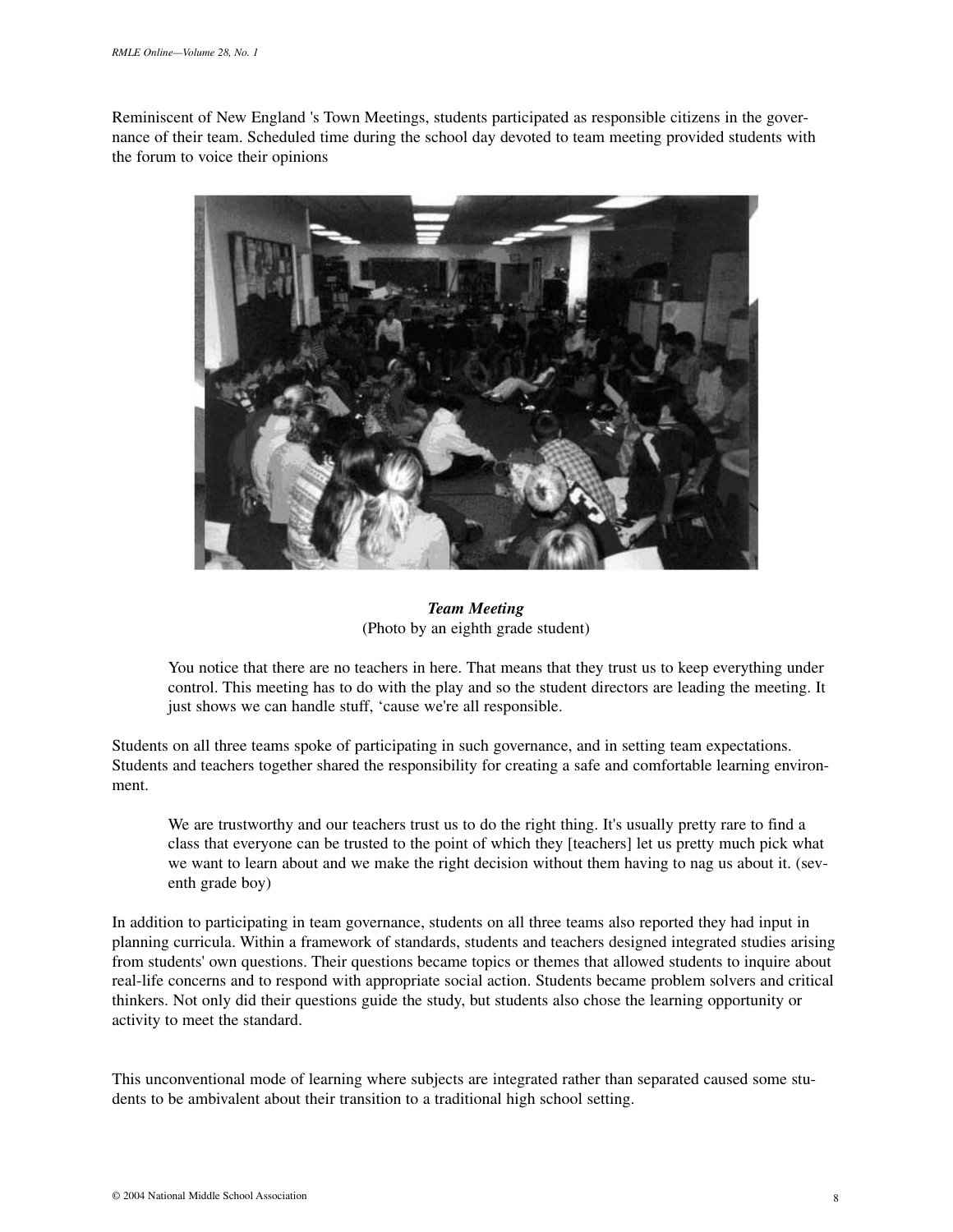It's hard, um, we don't really have a set like science class or social studies and so I think I'm kind of nervous, um, to go into high school because I don't really know much about that. But, um, kids in high school now that have been on [team name] in the past, they're doing really well, so I think, like, I'm nervous but I'm not. (eighth grade girl)

All three teams used portfolios as a means to collect evidence of student growth over time and as a tool for student-led conferences. Yet each team differed in terms of responsibility for the portfolio and in the extent to which students reflected. Students from the two-year-old team did not utilize nor have the same extensive portfolio system as the team in its 31st year.

Portfolios are another big part of [our team]. We put them together pretty much by ourselves. It's a work reflection of all the things we've done that trimester. There's a lot of work put into it. Each week we do an assessment. We assess in the areas of communication, functioning independently, personal development, civic and social responsibility, and homework. For the trimester, we have every category on a sheet and we have to write about our successes and challenges, and what our goals were for that area, how we accomplished our goals, what our evidence of that was. Every kid on [our team] has a goals partner, usually someone from a different grade, usually an eighth grader with a sixth grader. An eighth grader will say this is a portfolio, this is what we do. If they have any questions, they will ask their goals' partner. I bet there are some kids who don't talk to a teacher before their portfolio is done just because they are so involved with their goals' partner. (eighth grade girl)

As students became partners in the teaching-learning process, when they participated in team governance, planned curricula, set personal goals to meet standards, and assessed their own learning, they became self-sufficient, responsible learners and critical thinkers.

### *Tolerance for Others: An Environment for Personal Growth and Leadership*

Students spoke of being individuals, as well as belonging as members of a team. They depicted learning to appreciate differences while celebrating individuality. The students perceived their team as a learning community, one in which they learned from one another and came to respect others' differences.

It's helped me to be a better people person I think and to communicate better. I've learned a lot from, like, different classes I've taken and I've learned about different people and how you need to communicate—like some people learn differently than others. The teachers help you and bring you up so that all the qualities you have really can shine. (eighth grade girl)

Students in the study perceived that being on their team increased their self-confidence, as they knew they were in a safe community. Feeling comfortable to "say your ideas" was fostered on these teams through the teaching of social skills and through opportunities such as team meeting, plays, and camping trips.

Once I got to know everybody a little more—like in sixth grade, I was mostly nervous because I felt like what ever I said, I'd be saying something wrong, but now that learning's great and I can say anything. (eighth grade boy)

The atmosphere of tolerance and appreciation for diversity fostered this boy's belief that "I can say anything." It resulted in feelings of increased self-confidence, and in greater willingness to share their ideas. Self-direction created feelings of empowerment for students as they became leaders in their own learning. They fulfilled their need for responsibility and meaningful work, as they gained leadership qualities.

Well, I feel that being on the [team name] makes me feel like a leader. We get to make our own decisions about what we choose to learn about and by doing that we're getting answers to what we're interested in. [Teacher's name] and [teacher's name] are great teachers that teach in a very special way. What I mean by that is they don't run the classroom. They make it so we do. Also, when we get a question or a quiz grade or something like that wrong we have the choice of fixing it up better to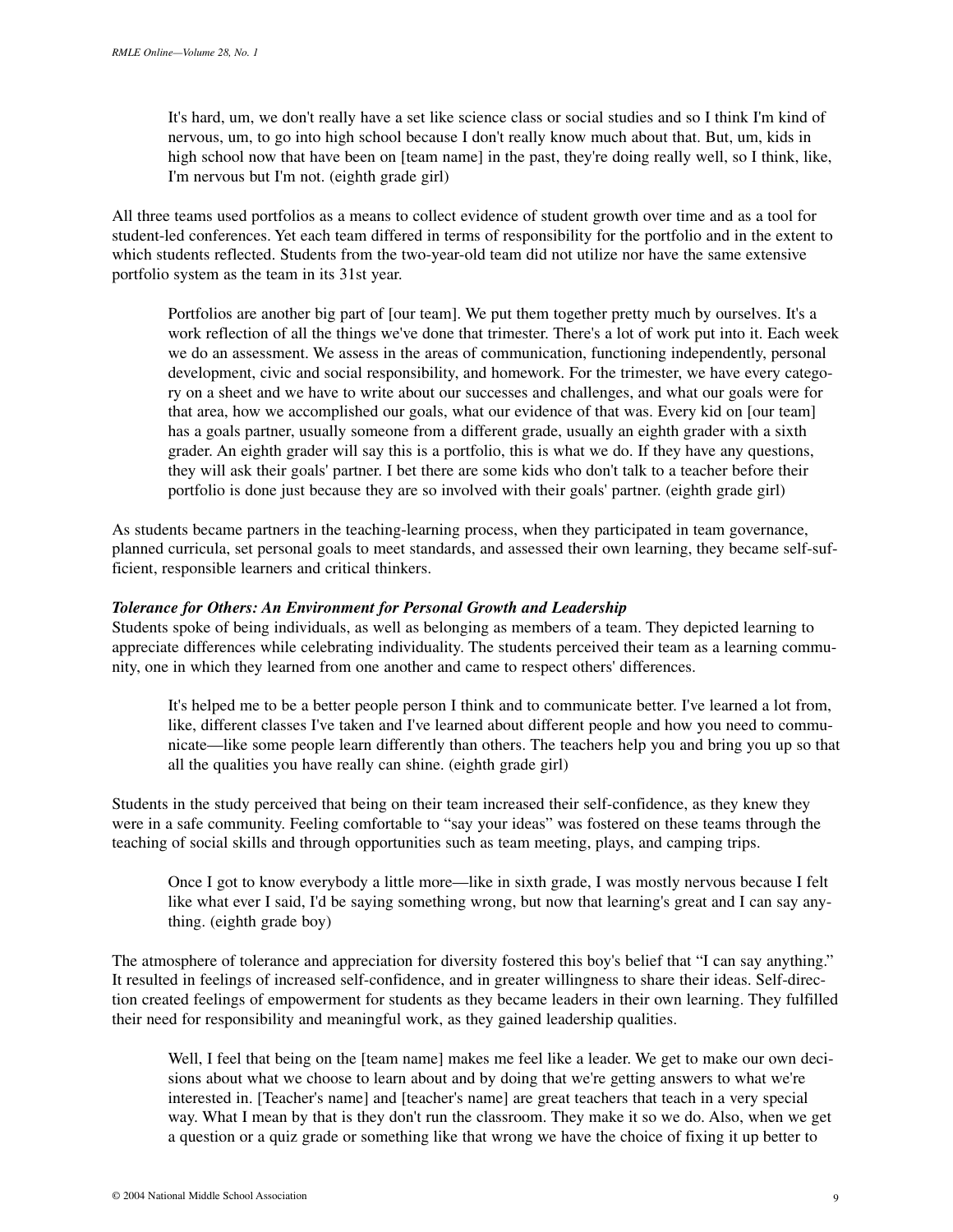make it so we understand and that's an important thing—understanding. So it's fun and I like being here in the seventh grade, so I'm staying. (seventh grade girl)

Students in this study exerted their independence, as they learned to take responsibility for their own learning through setting goals, creating learning products, and reflecting on their learning in their portfolios and at student-led conferences. A sense of pride exuded from the students as they spoke of their many accomplishments.



*Honor Wall* (Photo by a seventh grader)

This is our honor wall where we hang special photos. We have a picture of *Phantom of the Opera* and other plays we've put on. We have team photos and group photos of our camping trips and our old teacher Sheryl with the president and favorite poems that describe [team name].

This pride in both their leadership and community was evident in the representation of their "Honor Wall," a place in their team space dedicated to the celebration and commemoration of team events and people.

I've become much more independent. I don't really need someone telling me what to do now. It's more like I can plan my own schedule and I don't need someone telling me what to do. (eighth grade boy)

Students perceived they became more creative and actively involved in learning. A seventh grader expressed that he liked to learn on his team and learned more easily than in previous years.

I like this team because not only do I learn more easily but I like the way we learn and the fact that we choose what we want to learn. Also I like that we do more work that we get involved in. Like instead of reading a textbook we look for ways to find information. (seventh grade boy)

## *Disadvantages*

In the search for negative cases, four out of 77 students on effective teams reflected negatively about their team. Although few in number, these students' perceptions suggest that there are aspects of this type of schooling experience that do not necessarily support the right *fit* for every student.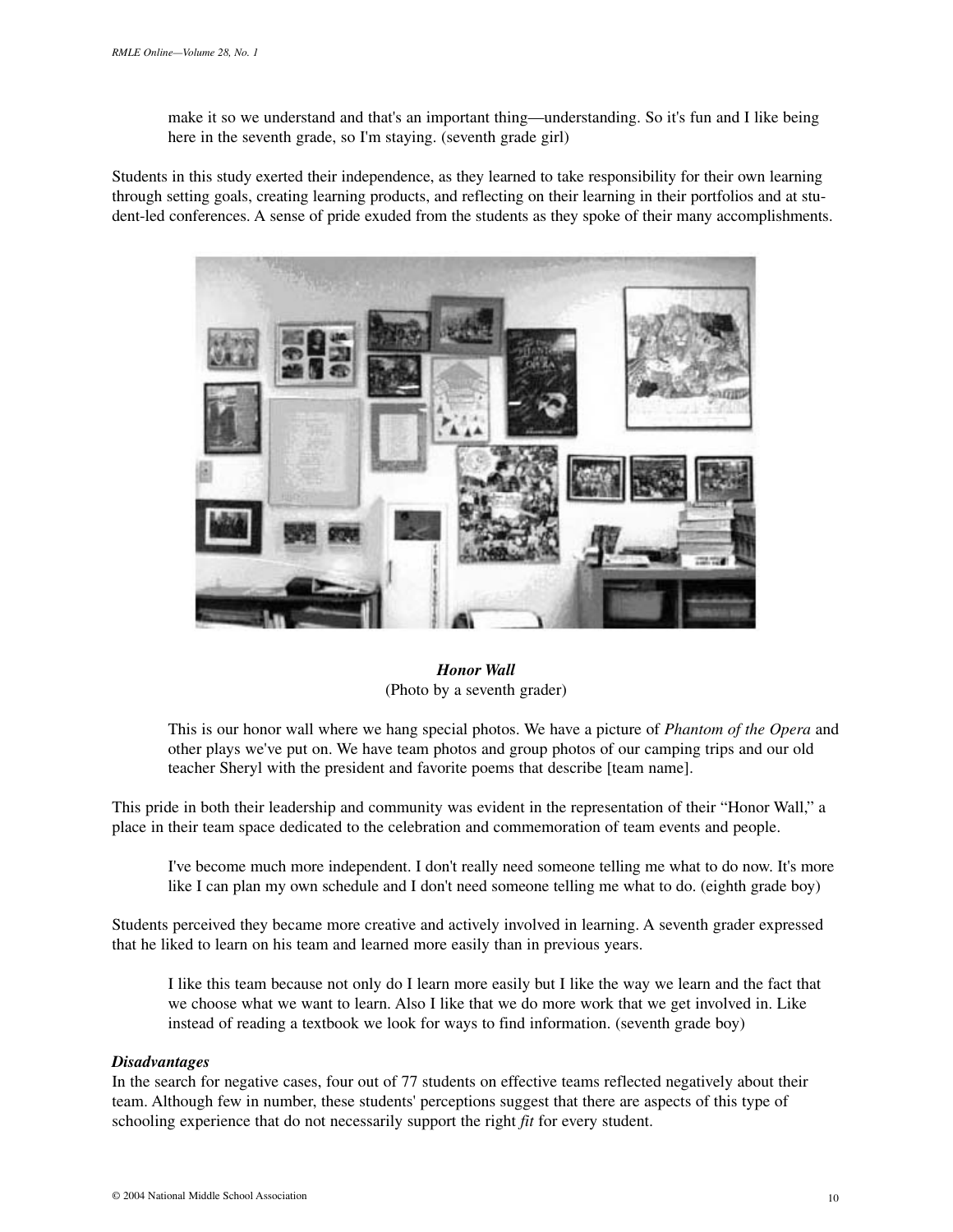You could call [Team name] special depending on what special means, sure [Team name] is different from other teams but is that all? I myself don't like the learning style structure of [Team name]. I feel that it has many loopholes. I really want to do science experiments right, since sixth grade we've done 1 experiment for about 10 minutes. I feel [Team name] should combine structured learning in general subjects such as math, writing, grammar, social studies, and science. [Team name] needs more science and social studies. I believe [Team name] has good ideas with the play, quilt, and class meeting, but enough is enough. A lot of time gets wasted in these different areas. If they combined these structured learning [Team name] would be a better team. (journal free-write, eighth grader)

In this case, we see a call for what this student calls "structured learning," and a concern regarding "wasted" time. Such concerns invite educators to examine how all student voices might be honored and heard in democratic classrooms; and how students' perceptions of their own academic engagement might be powerful indicators for change. In the light of current middle level reform initiatives and the strong emphasis on teaming, it is particularly important information to consider.

# **Implications and Recommendations**

#### *Organizational Options*

Although most of the students in this study felt that teaming *fit* their intellectual, social, and emotional needs (Eccles & Wigfield, 1997), some young adolescents voiced that they did not like working and learning on teams. While few in number, we must not discount their point of view as their perspectives add to the discussion of appropriate schooling for young adolescents. Teamed and traditional separate subject classrooms within a school would provide options for all learners, raising questions for all involved in the middle level reform movement about generalizing about developmentally responsive school organization. Future research into schools that offer a range of options would add greatly to this discussion.

#### *Democracy: Student Voice and Choice*

"Young people have not only a right to have a say in what happens in school, but an obligation" (Beane, 1997, p. 69). Unlike the historic and dominant model of education, students in this study reported having a voice and choice in their own learning; collaborating in setting goals, designing curricula, and making decisions in team governance. Rather than teacher centered, the power on these teams shifted and became student centered. The teachers in this study shared power with their students as facilitators, collaborators, negotiators, guides, and colearners. Individually and collectively students were invited to share the decision making in the classroom. An eighth grade boy described learning on his team in this way, ". . . things are run in a democracy format. . . all of the students get to participate and have a say in what they do." In team observations, and student self-reports, it was evident that students were confident and interested in learning for its own sake. Students developed leadership skills and responsible citizenship by participating in the governance of their team.

Preoccupied with meeting state standards, and feeling constrained by time, middle level teachers are often reluctant to allow student input. This study is rich in information on empowered learners who were given options and choices to engage in real world inquiry. Learning for them cut across disciplines and related to more than one area of state standards, as students explored independently or in small groups. "We write questions about what we want to know . . . that have to do with the standards," explained an eighth grade girl.

# **Summary: Caring, Community and Continuity**

Many of us think of ourselves as caring educators and yet school structures and policies seem actually to resist or impede caring (Knowles & Brown, 2000; Noddings, 1992). The combination of consolidated schools, separate subject areas, 45-minute class periods, and large classes can make it difficult to provide a warm climate or an opportunity to build relationships with and among students. Driven by schedules and time constraints, and preoccupied with achieving academic standards, educators may forget to address the emotional, physical, and social needs of students. Caring can provide the foundation for successful education (Knowles & Brown; Noddings) and helps build a sense of community within a learning environment.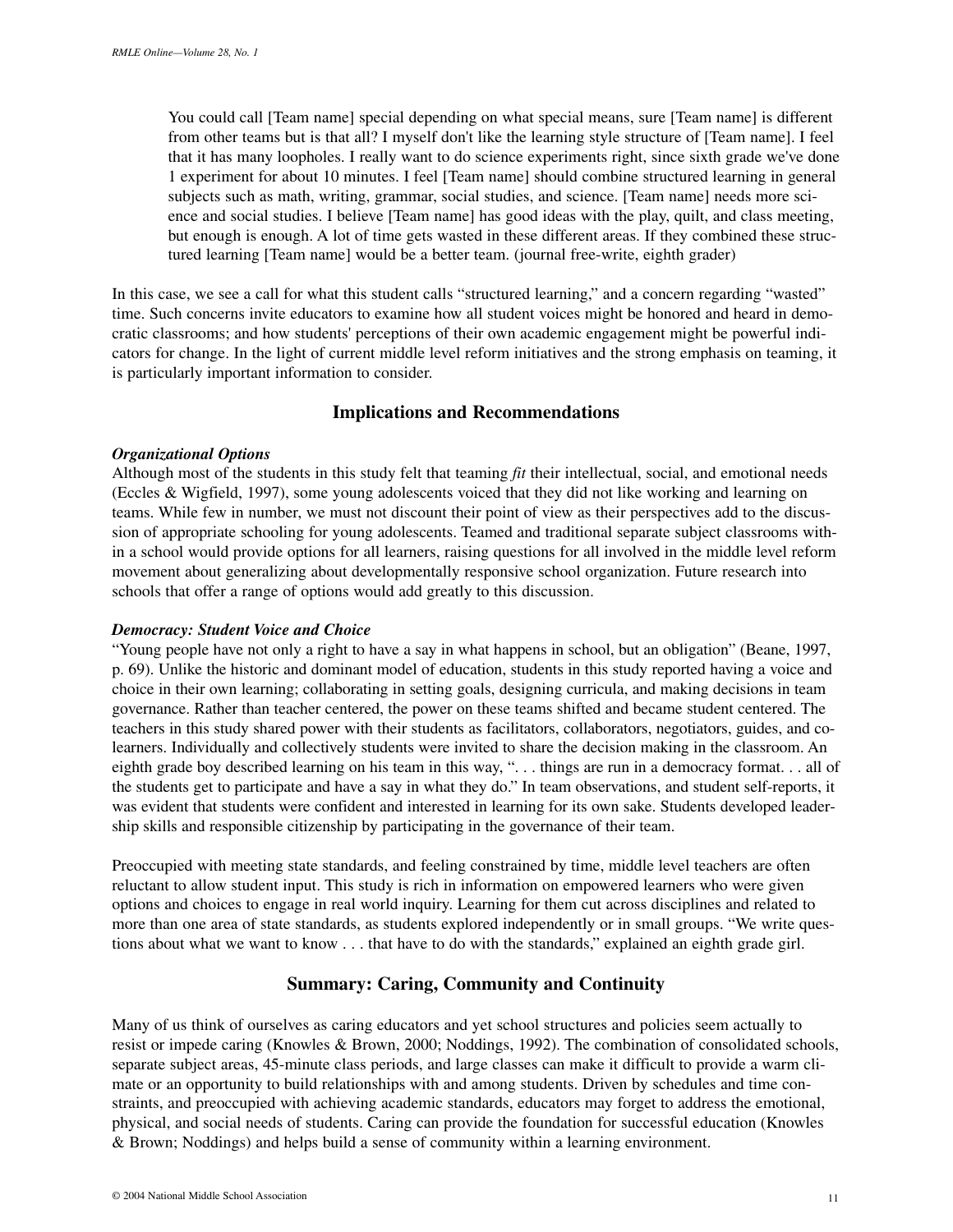This sense of community was regularly identified by students, as the middle schoolers repeatedly described their teams as "unique," and expressed clear affiliation with team-as-community.



# *The Bathtub* (Photo by an eighth grader)

The bathtub is not used for much of anything except that occasionally a student will do some work in it. . . It shows our team is unique.

Indeed, research indicates that this sense of community and continuity is provided, nurtured, and sustained through an ethic of caring (Thayer-Bacon & Bacon, 1996; Dempsey & Noblit, 1996).

Findings from this study concur. A seventh grade boy with special needs described his team in this way: "You know everyone on the team and everybody is your friend even if you don't have a good past with them, you warm up." Students felt cared for and part of a family. These teams were rich in information on how schedules and academic standards may be met and supported through an ethic of caring. Students on the multi-year teams felt a strong sense of belonging and kinship with both teachers and peers within the comfortable team environment. The elements of a supportive team environment created conditions for continued student progress and growth. Students learned to appreciate differences and to take responsibility for their learning and behavior. They perceived growth in self-confidence, independence, and leadership (See Data Display in Appendix C).

Exploring students' perceptions of effective middle level teams provides valuable insight into existing effective team conditions. The findings from this study suggest that when schools are designed to support multi-year teams; when schedules allow students and teachers to remain together for most of the school day; and when teachers invite student collaboration in setting goals, designing curricula, and governing their team; many students perceive positive personal changes and growth. Educators, researchers, and students alike would be well served by considering, "there is something fundamentally remiss about building and rebuilding an entire system without consulting at any point those it is ostensibly designed to serve" (Cook-Sather, 2002, p.3). Students' perceptions provide essential insights into school reform.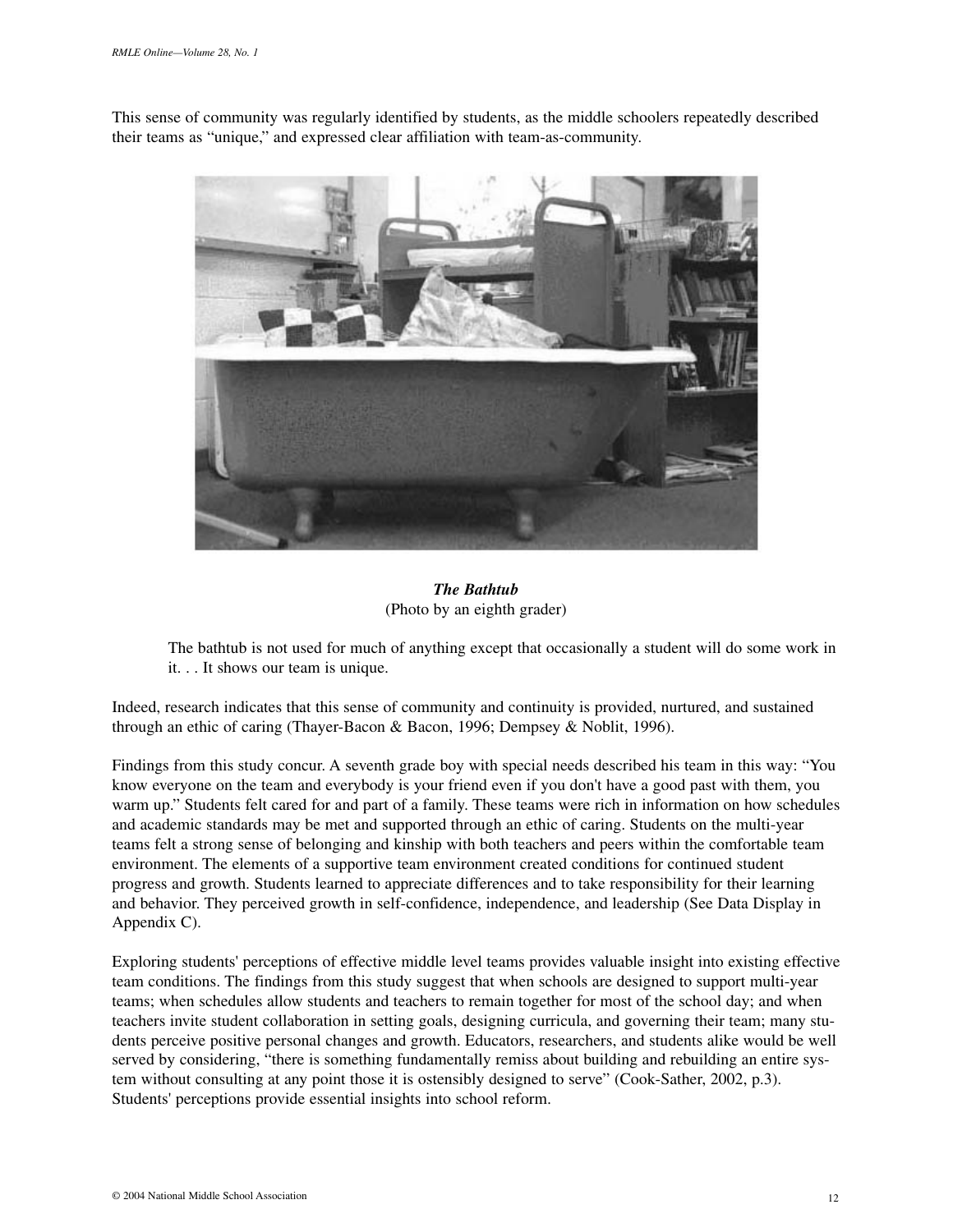## **Acknowledgments**

The authors wish to acknowledge trailblazer Richard R. Powell and his research into student voice for which he will be remembered well.

## **References**

- Arhar, J. (1992). Interdisciplinary teaming and the social bonding of middle level students. In J. Irvin (Ed.), *Transforming middle level education: Perspectives and possibilities* (pp. 139-161). Boston, MA: Allyn & Bacon.
- Arhar, J., & Kromrey, J. (1995). Interdisciplinary teaming and the demographics of membership: A comparison of student belonging in high S.E.S. and low S.E.S. middle-level schools. *Research in Middle Level Education, 18*(2), 71-88.
- Arnold, J., & Stevenson, C. (1998). *Teachers' teaming handbook: A middle level planning guide*. Toronto: Harcourt Brace College Publishers.
- Beane, J. (1997). *Curriculum integration: Designing the core of democratic education*. New York: Teachers College Press.
- Bolman, L., & Deal, T. (1997). *Reframing organizations: Artistry, choice and leadership* (2nd ed.). San Francisco: Jossey-Bass.
- Bogdan, R., & Biklen, S. (1998). *Qualitative research in education: An introduction to theory and methods*. Needham Heights, MA: Allyn & Bacon.
- Briggs, T. H. (1920). *The junior high school*. Boston: Houghton Mifflin Co.
- Carnegie Corporation. (1989). *Turning points: Preparing American youth for the 21st century*. Waldorf, MD: Carnegie.
- Clark, S., & Clark, D. (1992). The pontoon transitional design: A missing link in the research on interdisciplinary teaming. *Research in Middle Level Education, 15*(2), 57-81.
- Cook-Sather, A. (2001). Authorizing students' perspectives: Toward trust, dialogue, and change in education. *Educational Researcher, 31*(4), pp.3-14.
- Dewey, J. (1944). *Democracy and education*. New York: The Free Press.
- Dickinson, T., & Erb, T. (Eds.). (1997). *We gain more than we give: Teaming in middle schools*. Columbus, OH: National Middle School Association.
- Eccles, J., & Wigfield, A. (1997). Young adolescent development. In J. L. Irvin (Ed.), *What current research says to the middle level practitioner* (pp. 15-29). Columbus, OH: National Middle School Association.
- Felner, R., Jackson, A., Kasak, D., Mulhall, P., Brand, S., & Flowers, N. (1997). The impact of school reform for the middle years: A longitudinal study of a network engaged in Turning Points-based comprehensive school transformation. *Phi Delta Kappan, 78*(7), 528-550.
- Flowers, N., Mertens, S., & Mulhall, P. (1999). The impact of teaming: Five research-based outcomes. *Middle School Journal, 31*(2), 57-60.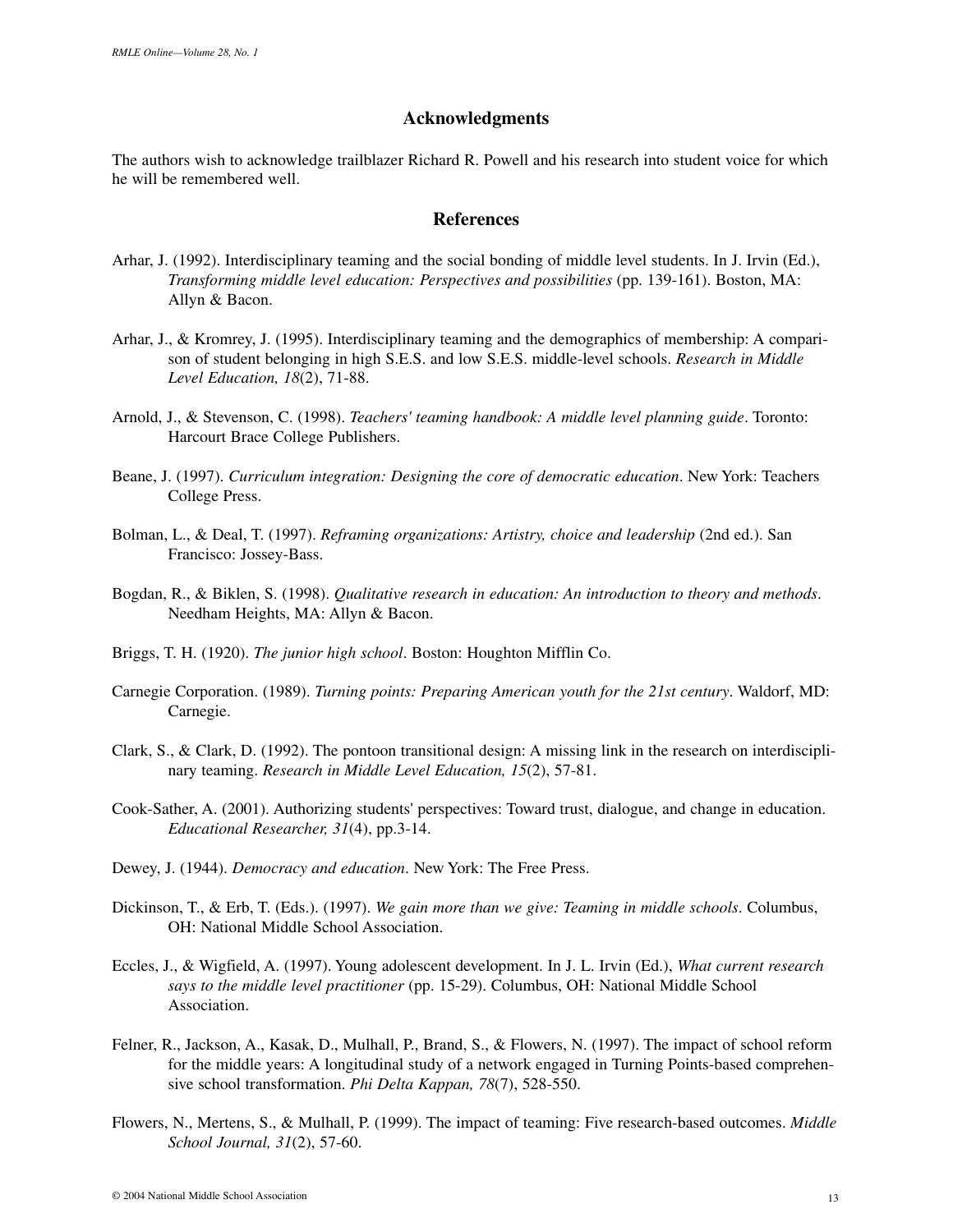- Gall, M., Borg, W., & Gall, J. (1996). *Educational research: An introduction* (6th ed.). White Plains, NY: Longman.
- Gatewood, T., & Dilg, C. (1975). *The middle school we need*. Washington: Association for Supervision & Curriculum Development.
- Gatewood, T., Cline, G., Green, G., & Harris, S. (1992). Middle school interdisciplinary team organization and its relationship to teacher stress. *Middle School Journal, 30*(2), 27-41.
- George, P. (1984). Middle school instructional organization: An emerging consensus. In John H. Lounsbury (Ed.), Perspectives: *Middle school education* (pp. 52- 67). Columbus, OH: National Middle School Association.
- Glesne, C. (1997). That rare feeling: (Re)Presenting research through poetic transcription. *Qualitative Inquiry 3*(2): 202-221.
- Glesne, C. (1999). *Becoming qualitative researchers: An introduction* (2nd ed.). New York: Addison Wesley Longman Inc.
- Hall, G. S. (1904). *Adolescence: Its psychology and its relation to physiology, anthropology, sociology, sex, crime, religion & education*. New York: D. Appleton & Co.
- Harper, D. (1998). On the authority of the image: Visual methods at the crossroads. In N. Denzin & Y. Lincoln (Eds.), *Collecting and interpreting qualitative materials* (pp. 130-149). Thousand Oaks, CA: Sage.
- Jackson, W., & Davis, G. (2000). *Turning points 2000: Educating adolescents in the 21st century*. New York: Teachers College Press.
- James, C. (1972). *Young lives at stake: The education of adolescents*. New York: Agathon.
- Katzenbach, J., & Smith, D. (1999). *The wisdom of teams: Creating high performance organization*. New York: Harper Collins.
- Knowles, T., & Brown, D. (2000). *What every middle school teacher should know*. Portsmouth, NH: Heinemann.
- Kolanowski, K. (1993). *Use of portfolios in assessment of literature learners*. Albany, NY: Center for the Study of Literature.
- Lounsbury, J. H. (1992). Perspectives on the middle school movement. In J. Irvin (Ed.), *Transforming middle level education: Perspectives and possibilities* (pp. 3-15). Boston, MA: Allyn and Bacon.
- Maxwell, J. A. (1996). *Qualitative research design: An interactive approach*. London: Sage Publications.
- McEwin, C. K. (1997). Trends in the utilization of interdisciplinary team organization in middle schools. In T.S. Dickinson and T.O. Erb (Eds.), *We gain more than we give: Teaming in middle schools* (pp. 313 - 324). Columbus, OH: National Middle School Association.
- McEwin, C., Dickinson T., & Jenkins, D. (2003). *America 's middle schools in the new century: Status and progress*. Westerville, OH: National Middle School Association.
- Mills, R., Powell, R., & Pollak, J. (1992). The influence of middle level interdisciplinary teaming on teacher isolation. *Research in Middle Level Education, 15*(2), 9-27.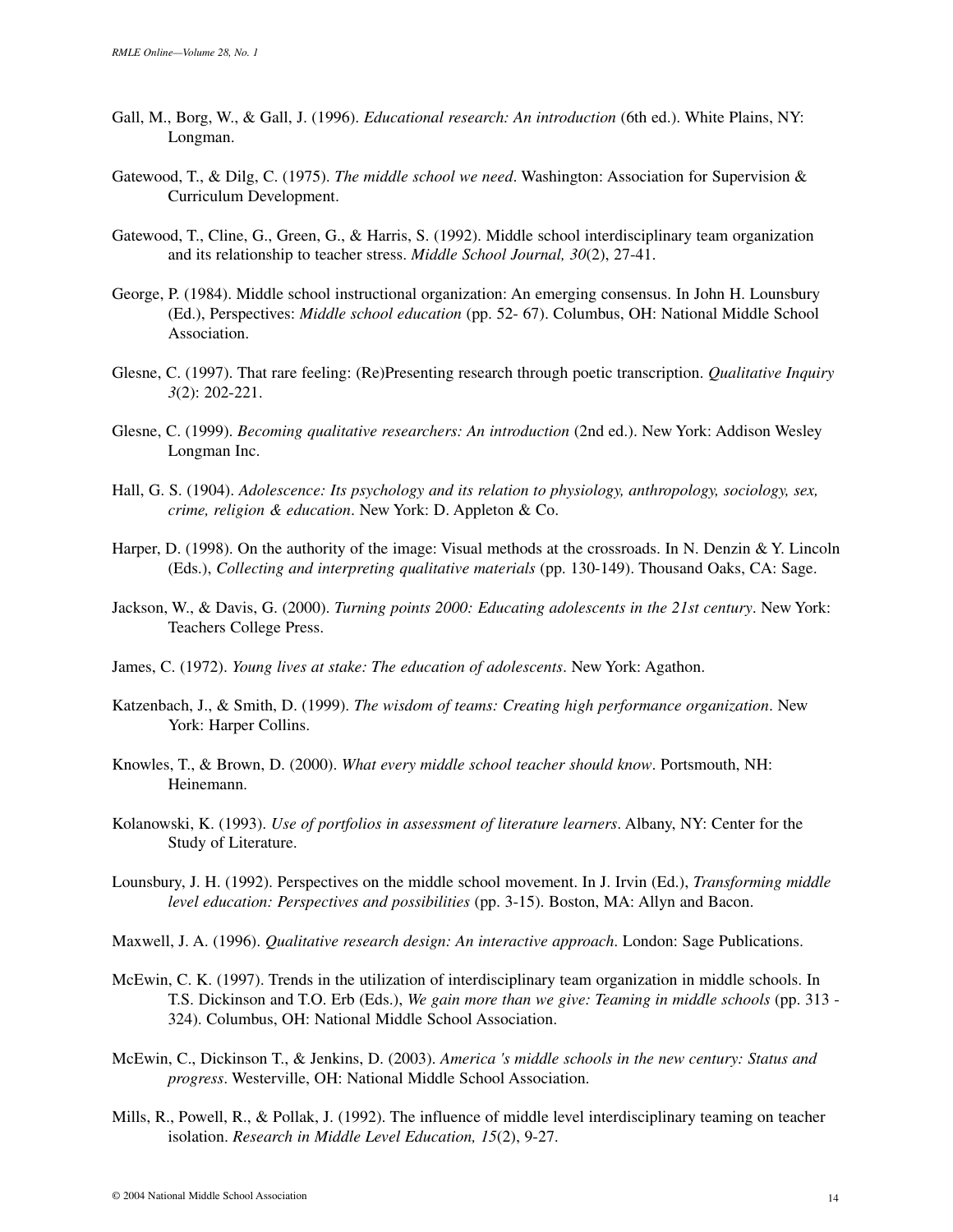- National Middle School Association. (1995). *This we believe: Developmentally responsive middle schools*. Columbus, OH: National Middle School Association.
- Oldfather, P., & McLaughlin, H. J. (1993). Gaining and losing voice: A longitudinal study of students' continuing impulse to learn across elementary and middle level contexts. *Research in Middle Level Education, 17*(1), 1-23.
- Patton, M. (2002). *Qualitative research and evaluation methods*. Thousand Oaks, CA: Sage Publications.
- Powell, R. (1993). Seventh graders' perspectives of their interdisciplinary team. *Middle School Journal, 24*(2), 49-57.
- Powell, R. (1997). Teams and the affirmation of middle level students' voices: The case of Jimmie. In T. S. Dickinson & T. O. Erb (Eds.), *We gain more than we give: Teaming in middle schools* (pp. 271- 297). Columbus, OH: National Middle School Association.
- Richardson, L. (1998). Writing: A method of inquiry. In N. Denzin & Y. Lincoln (Eds.), *Collecting and interpreting qualitative materials* (pp. 345-371). Thousand Oaks, CA: Sage.
- Senge, P., Kleiner, A., Roberts, C., Ross, R., & Smith, B. (1994). *The fifth discipline fieldbook: Strategies and tools for building a learning organization*. New York: Doubleday.
- Stevenson, C. (2002). *Teaching ten to fourteen year olds*. Boston: Allyn & Bacon.
- Strahan, D., Bowles, N., Richardson, V., & Hanawald, S. (1997). Research on teaming: Insight from selected studies. In T. S. Dickinson & T. O. Erb (Eds.), *We gain more than we give: Teaming in middle schools* (pp. 359-384) Columbus, OH: National Middle School Association.
- Strubbe, M. (1990). Are interdisciplinary units worthwhile? Ask students! *Middle School Journal, 21*(3), 36-38.
- Wolcott, H. (1994). *Transforming qualitative data: Description, analysis, and interpretation*. Thousand Oaks: Sage Publication.

# **Appendix A: Criteria for Team Nomination**

#### *Attributes of Effective Middle Level Teams*

#### *Team Students*

- Students are team members for longer than a single school year.
- The team has a logo, rituals, and traditions.
- The team promotes a spirit of personal belonging.
- Students are encouraged and expected to participate.
- Students set personal as well as team goals.
- Students are actively involved in assessing their own progress.
- Students and teachers work together on discipline issues.
- Students are actively involved in planning and managing their learning.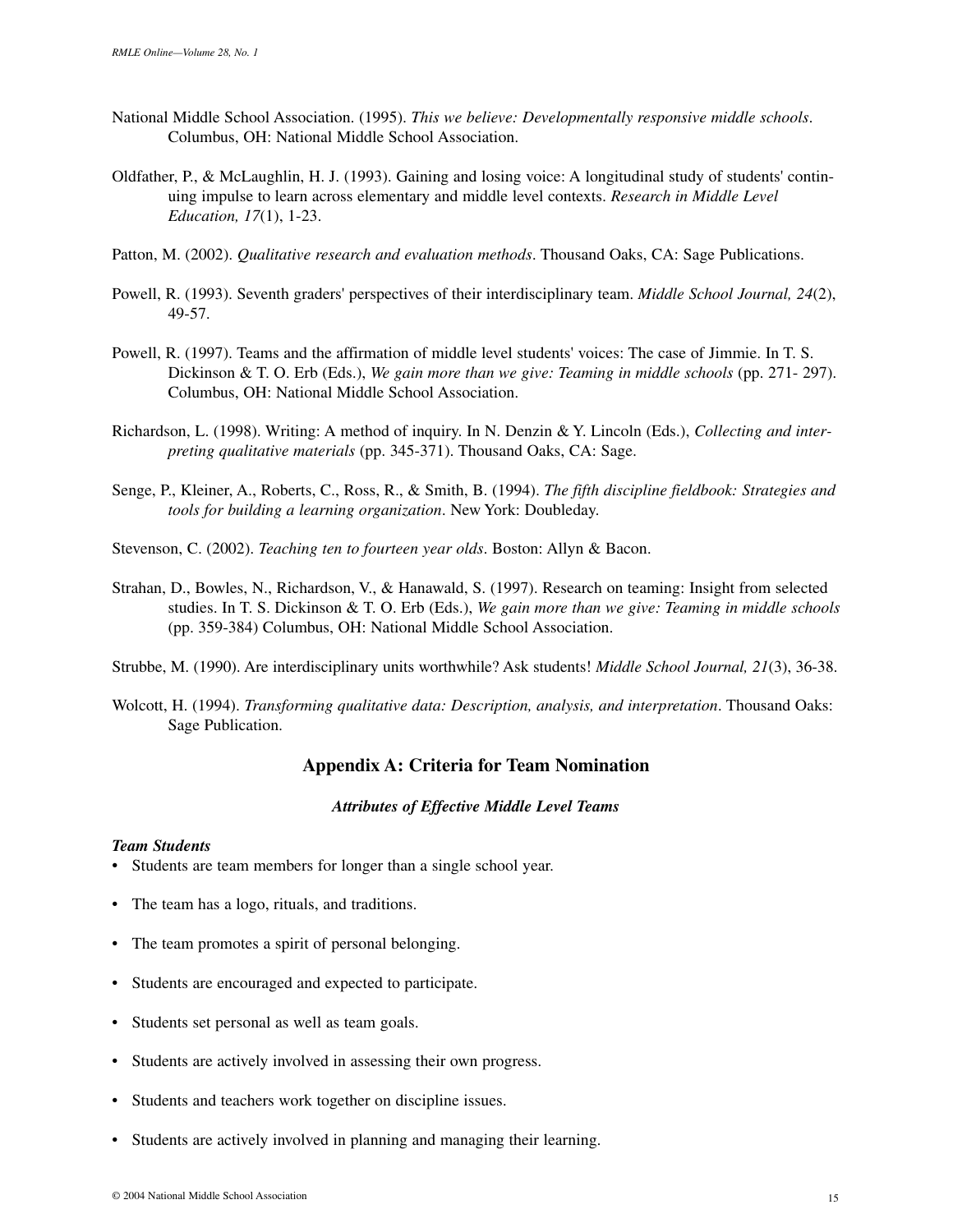- Students know and understand team vision and mission.
- Students know their teachers and teammates well.
- Teams celebrate student accomplishments.
- Students are involved in team governance.

## *Team Teachers:*

- The team has a philosophical commitment to schooling based on the nature and needs of young adolescents.
- The team has and actively uses common planning time.
- The team has reasonable control over and actively uses large blocks of time.
- The team has and uses a written plan.

# **Appendix B: Interview Protocol**

#### *Interview Protocol for Focus Groups*

Introduction: My name is (researcher name removed for purposes of juried review). I was a middle school teacher. I taught fifth and sixth grade. Now I am a student at (institution removed for purposes of juried review) and I need help with this study I am doing on understanding what kids think of middle school teams. Anything you say will remain confidential. The information from these interviews will be used in a paper. The interview will last about 45 minutes. It's ok to say, "I don't know," or "I never thought of that before," or "I have no idea."

Interview Questions:

- 1. This initial question was intended to set a relaxed tone with the focus group. I will ask about their school play or school sports team. This question is context dependent. The information for this may come from participant observation or initial discussions with teachers.
- 2. I'd like to get a picture of what it is you do in the course of a day—the routine, the types of activities you do.

First, please take me through your typical day.

Now take a look at the schedule and rank your top three favorite classes.

What makes each a favorite?

3. I'm going to ask you about what you like and don't like about being a member of the \_\_\_\_\_\_\_\_\_\_ team.

Let's start with what you like about it.

What don't you like about being on the \_\_\_\_\_\_\_\_\_\_ team?

What makes you feel that way?

4. In some schools, students feel they have no say in what happens and in other schools they feel they have a lot of say.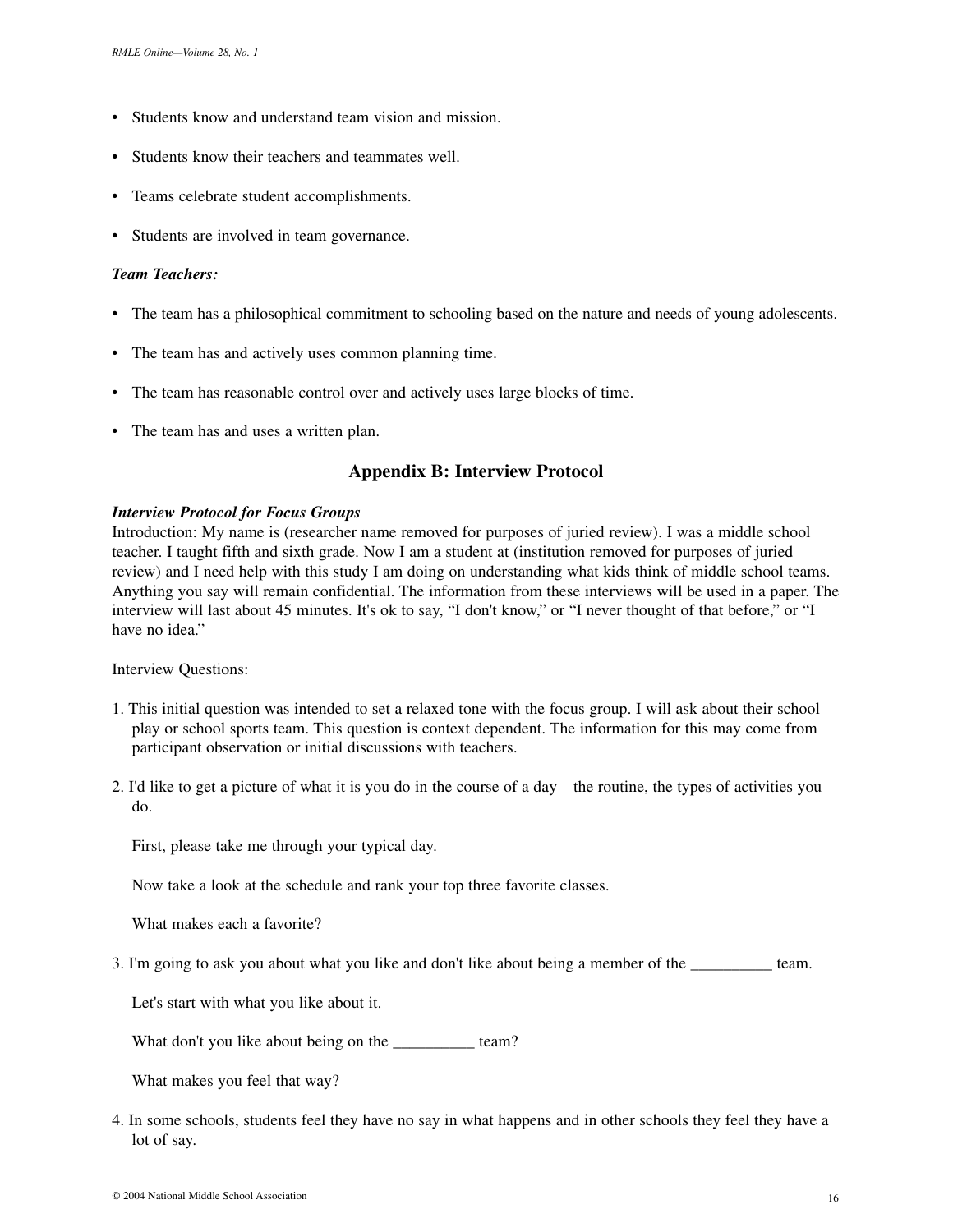In what ways do you feel you have a say in what you learn, in activities, in class meetings?

In what ways do you feel you don't have a say?

- 5. What are some things you've learned on this team that you will take with you to high school and beyond?
- 6. Pretend there is a new student coming to your team. What do you feel is important for this new student to know about your team?
- 7. For how many years have you been on team?

How have you changed since you first came onto the team?

- 8. What advice would you give new teachers who want to work with students in middle school?
- 9. If you were to design the perfect middle school team what would it look like?

What would you definitely not want to include?

What makes you feel that way?

# **Appendix C: Sample Narrative Vignette**

#### *A Day in the Life of Meghan Quinn*

Grey clouds hang low over January skies. Six inches of newly fallen snow blanket the rural community. Schools in the south have been cancelled and, in neighboring towns, buses are running a half hour late. Meghan struggles with her backpack as she steps down off the school bus, her New Balance runners disappearing below the snow. Flags snap in the wind and halyards clang against the poles as Meg heads in through the double doors of Welland Community School.

Her ponytail swings as she walks past the central office and turns right down the gray, carpeted hall chatting, laughing, and calling to friends. Meg has the tall, yet gangly stature and confident stride of an eighth grader as she turns into her team area and heads for her open classroom. In through the doors of the Quest team room come other students carrying books, backpacks, skis, hats, musical instruments, class projects, and lunch bags which they quickly stow in cubby holes in each of the four open core rooms, which surround a carpeted amphitheater used as team meeting space. Ashley, a non-speaking eighth grader with cerebral palsy, is moved from her wheel chair to a padded wooden stander by two instructional assistants. Hot lunch and attendance are taken amid the din of voices and the unstacking of chairs.

It's 8:10 on Wednesday morning. While fifth graders remain in the team space to work with teachers on writing skills, sixth, seventh, and eighth graders leave for related arts. Meghan begins her day with French, her least favorite subject. The 12 students in the class groan in unison as the teacher says: "On va commencez avec une petite quiz mais c'est facile (We will begin with a small but easy test)." Forty minutes pass before Madame Gauthier ends the class with "for tomorrow, review all the avoir expressions."

Meg quickly heads to her physical education class, changes into shorts and a tee shirt, and warms up by running five times around the gym. Her New Balance runners, still wet from the snow, squelch as she rounds the corners. When students finish the run, they pick up balls and begin to shoot baskets.

By 9:30, all 96 students are back in the Quest Team grazing on snacks and sandwiches and chatting as they prepare for math. Meg grabs her text and heads to Mr. Smith's core space. Two sixth grade boys, a seventh grade girl, and nine other eighth graders sit around a circle of tables examining their homework. Math is the only subject on the Quest Team grouped by ability. This pre-algebra class is taught by a middle-aged pre-serv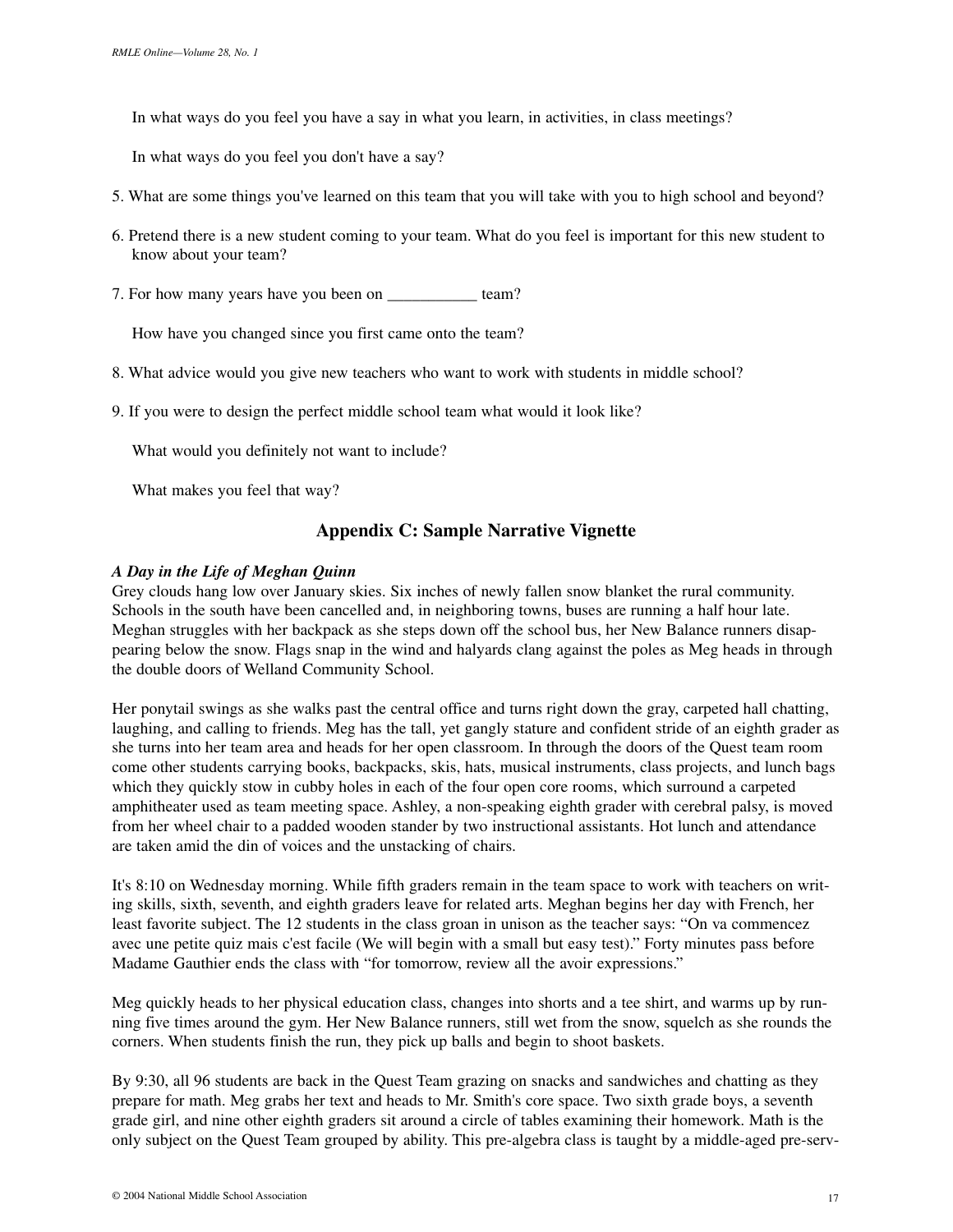ice teacher. Once an electrical engineer, Jim is interning to earn a teaching license. Welland Community School is a professional development school associated with a nearby University. Two other student teachers work with Quest Team. With four core teachers, three student teachers, two instructional assistants, and various parent facilitators, instructional groups within the team remain small.

Jim teaches a brief lesson on the whiteboard. Soft-spoken, he asks kids to "go ahead and get started and let me know if you have questions." Meg begins to work on a couple of equations but then gets up and goes to the wall phone. She asks into the phone, "Are you feeling better, Katie? When will you be coming back to school?"

Meghan chose to read The Hobbit for literature. She and 13 other students meet with Ms. Murray in the amphitheater in the last class before lunch. A gray and white papier-mache gull swoops over top of the amphitheater. Students sit on the carpeted levels and listen to Johanna as she highlights the important events in chapter eight. Although just a fifth grader, Johanna participates with enthusiasm and confidence in the company of older students. The group then discusses the first draft of a writing piece. Meghan shares her story, which she has written from Smog's point of view. She is not sure how to end her story.

"Part of the assignment is to use language like Tolkein," reminds Ms. Murray.

"Try using some riddles," suggests Neal.

Students pull on their jackets, grab their lunch bags, and head for the cafeteria. They have only 30 minutes for lunch and recess. Meg buys her lunch today because it's chicken nuggets and fries. Her socks and runners are just beginning to dry out. She eats slowly, not wanting to go outside for recess.

When Meg returns to the Quest Team, she has vocabulary class with 18 others in her core room. Classical music plays in the background as a stuffed toucan stares out from a colorfully painted rainforest scene—a stark contrast to the snow and ice outside. This is the largest learning group of the day. Students correct their homework. "To assimilate some people is to absorb them into the group" explains Mr. Smith, who has been Meg's core room teacher for all four years she has been on the team.

Meg asks Mr. Smith to sign off on her Individual Responsibility Sheet. This weekly sheet goes home to parents informing them of their child's progress in assignments and goals. In the beginning of the year, students set personal learning goals with parents and teachers based on the state's Vital Result Standards.

This evening parents will come to the school to hear student presentations. Students are busy in the last hour of school putting the final touches on their independent projects that will be assessed by at least three people at the Open House. Meghan has created a concept map, a tri-fold poster, a report, and a Power Point presentation to investigate her topic of interest—"The basis of law & how to become a lawyer."

As the school day comes to a close, students assemble in the amphitheater for a general team meeting. A student holding a small microphone asks if there are any announcements. An instructional assistant signs for a student with hearing difficulties. Others watch mesmerized by the assistant's exaggerated facial and hand movements. A fifth grader announces that she is selling Girl Scout cookies. Ms. Murray talks of the possibility of a snow day on Thursday. A tall boy wearing dress pants, shirt, and tie announces that the Welland basketball team will defeat Brownville in today's after school game. The students respond with polite clapping and loud hooting.

The Quest Team doors swing open as students leave to catch their buses. Meghan's ponytail swings as she strides down the gray, carpeted halls past the central office and out the double doors. She struggles with her backpack, hefting it onto her right shoulder as she jumps across the snowdrift onto the first step of the yellow bus in an attempt to keep her New Balance runners dry.